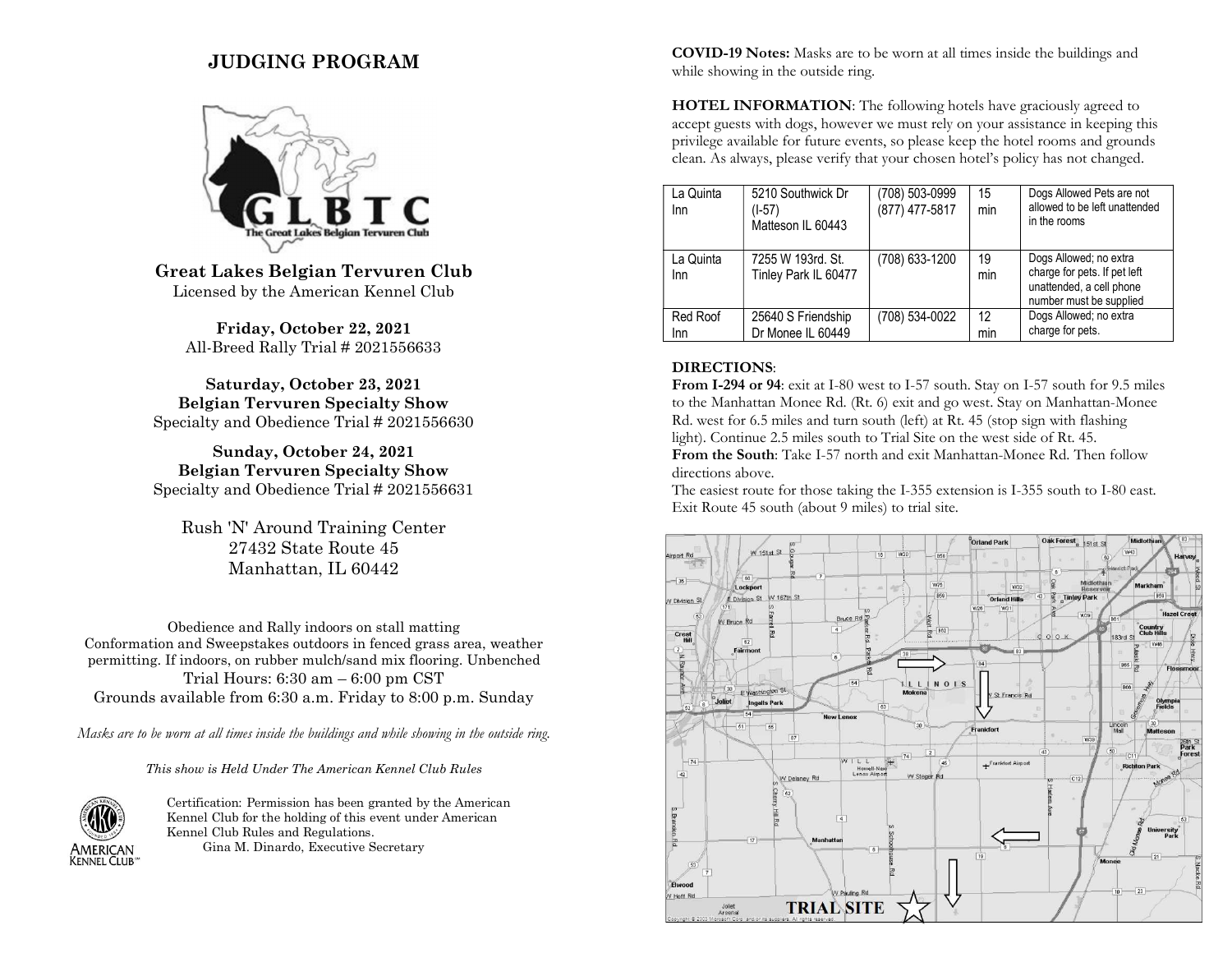

# JUDGING SCHEDULE

October 22, 2021

Event #2021556633

All-Breed Rally Trial

In event 2021556633 there are 24 dogs with 36 entries.

Judging begins at 1:00 p.m.

Rally Trial – Judge Dr. Sandy Gould

## Obedience and Rally Building

 $\frac{1}{2}$  1:00 p.m. – 440-445 447-448 Walkthrough 8 Entries – Master

 $\frac{1.00 \text{ p.m.} - 440-4}{\frac{\text{Walkthrough}}{\text{D}}}}$ Walkthrough 9 Entries – Excellent B To follow  $-429-437$ 

> Walkthrough 12 Entries – Advanced B 1 Entries – Advanced A To follow – 415-426 412

Walkthrough 3 Entries – Intermediate To follow  $-407-409$ 

Walkthrough 1 Entry – Novice B 2 Entries – Novice A To follow – 404 400 401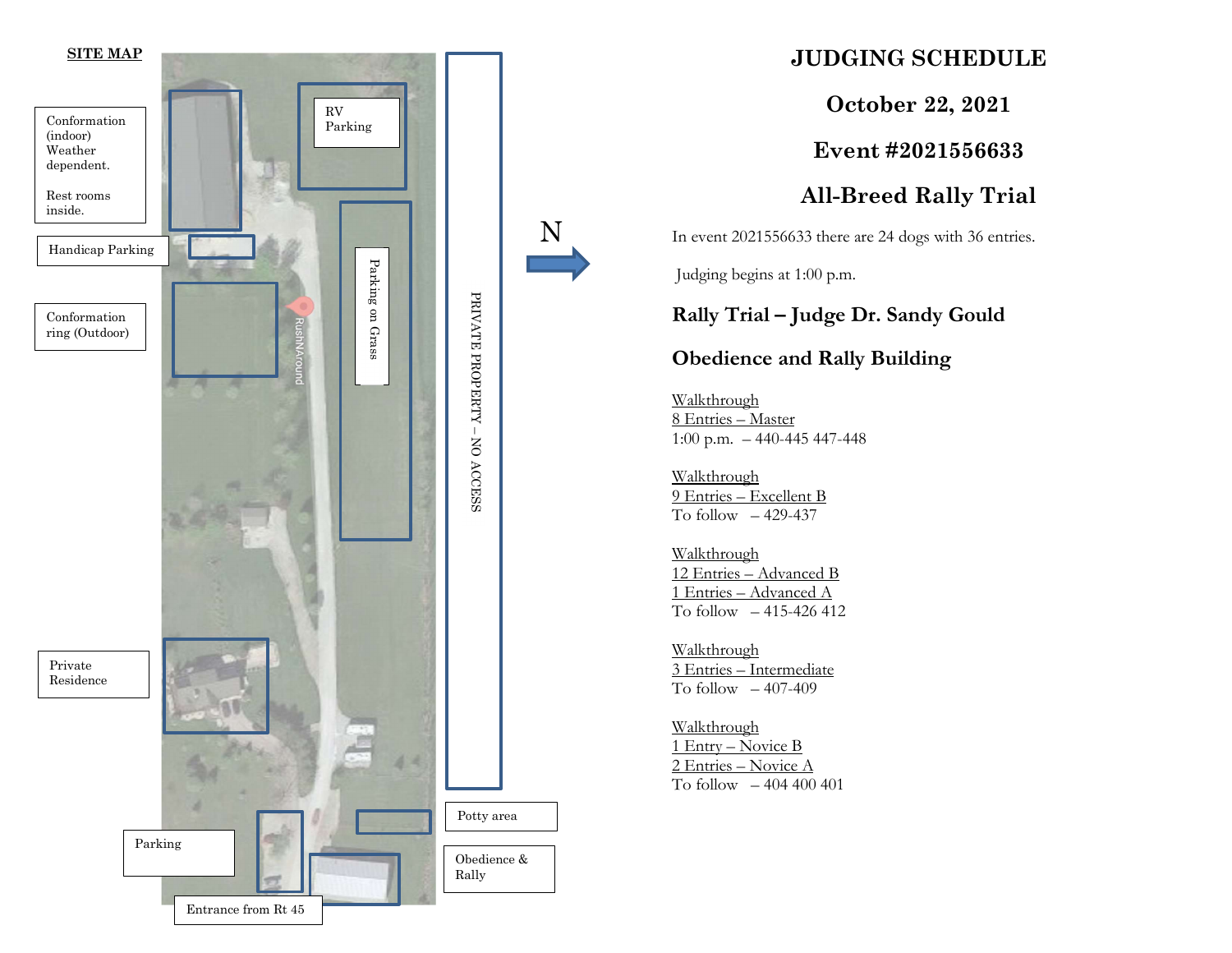# JUDGING SCHEDULE October 23, 2021 Event #2021556630 Belgian Tervuren Specialty and Obedience Trial

Obedience judging begins at 9:00 p.m.

Sweepstakes classes begin at Noon.

Specialty show judging begins at 1:00 p.m.

Obedience Trial – Judge Mrs. Suzanne D. Hemminger

#### Obedience and Rally Building

There are 8 dogs with 14 entries in the obedience trial.

2 Entries – Utility B 9:00 a.m. – 126 128

1 Entry – Utility A To follow  $-123$ 

1 Entry – Versatility To follow  $-137$ 

4 Entries – Graduate Novice To follow – 131 – 134

2 Entries – Open B To follow  $-118120$ 

2 Entries – Open A To follow  $-114-115$ 

2 Entries – Novice B To follow  $-110-111$ 

# JUDGING SCHEDULE October 23, 2021 (continued) Outdoor Ring

There are 21 dogs with 26 entries in the specialty show.

### Sweepstakes – Judge Carol Steiner Judging begins at Noon.

#### 2 Junior Sweepstakes

2 12-18 months Dogs

### 1 Senior Sweepstakes

1 24-30 months Dog

### 3 Working Sweepstakes

- 1 Working 2 Dog
- 1 Working CH Dog
- 1 Working Entry Bitch

## Regular Classes – Judge Mrs. Carole Corbin Judging begins at 1:00 p.m.

#### 20 Belgian Tervuren 8-5 3-3 (1-0)

- 2 12-18 months Dogs
- 2 Amateur Owner-Handler Dogs
- 4 Open Dogs

### Winners Dog

- 1 Bred By Exhibitor Bitch
- 2 American Bred Bitches
- 2 Open Bitches

#### Winners Bitch

1 Veteran Dog

Best of Breed 3 Dogs 3 Bitches